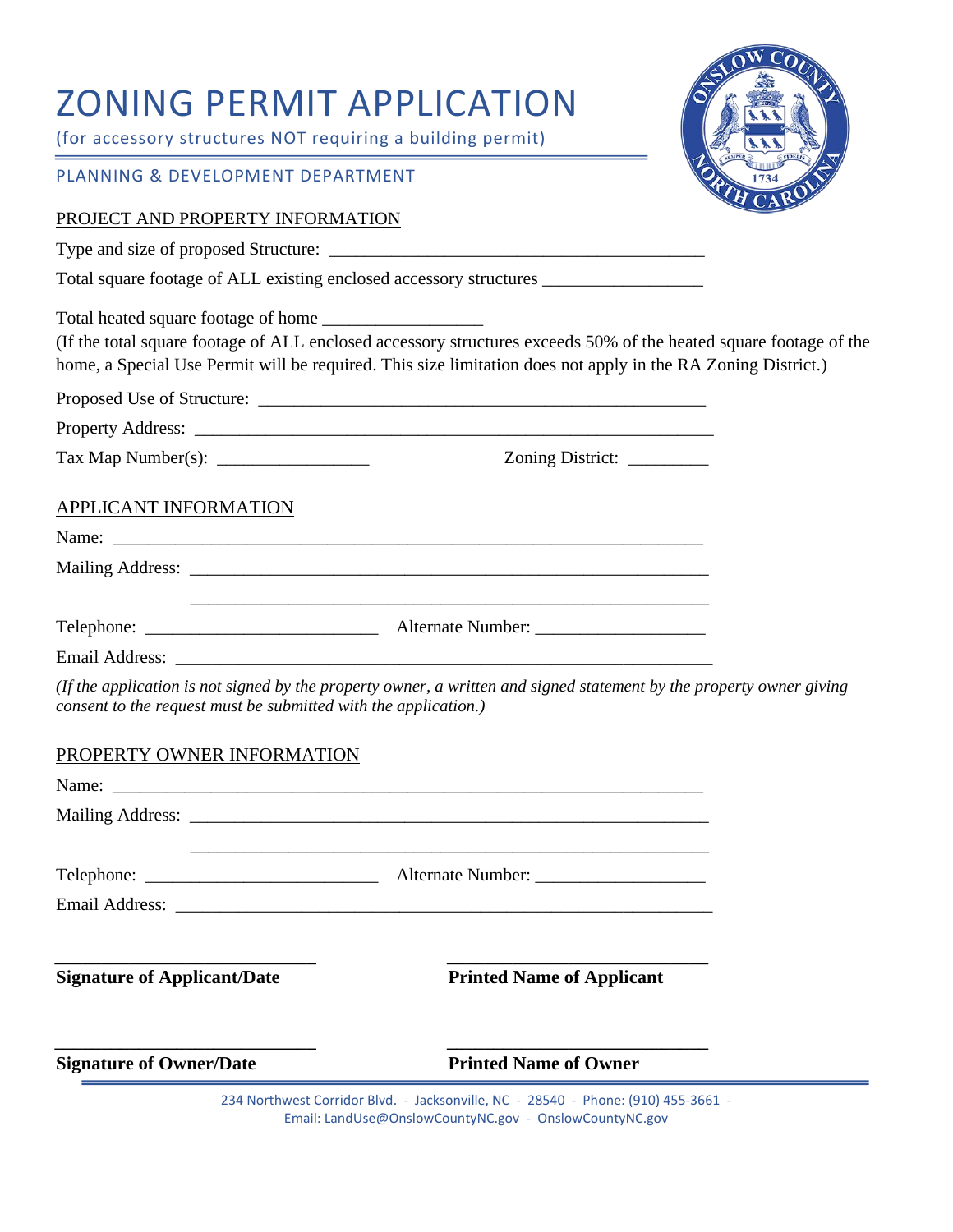[THIS PAGE INTENITONALLY LEFT BLANK]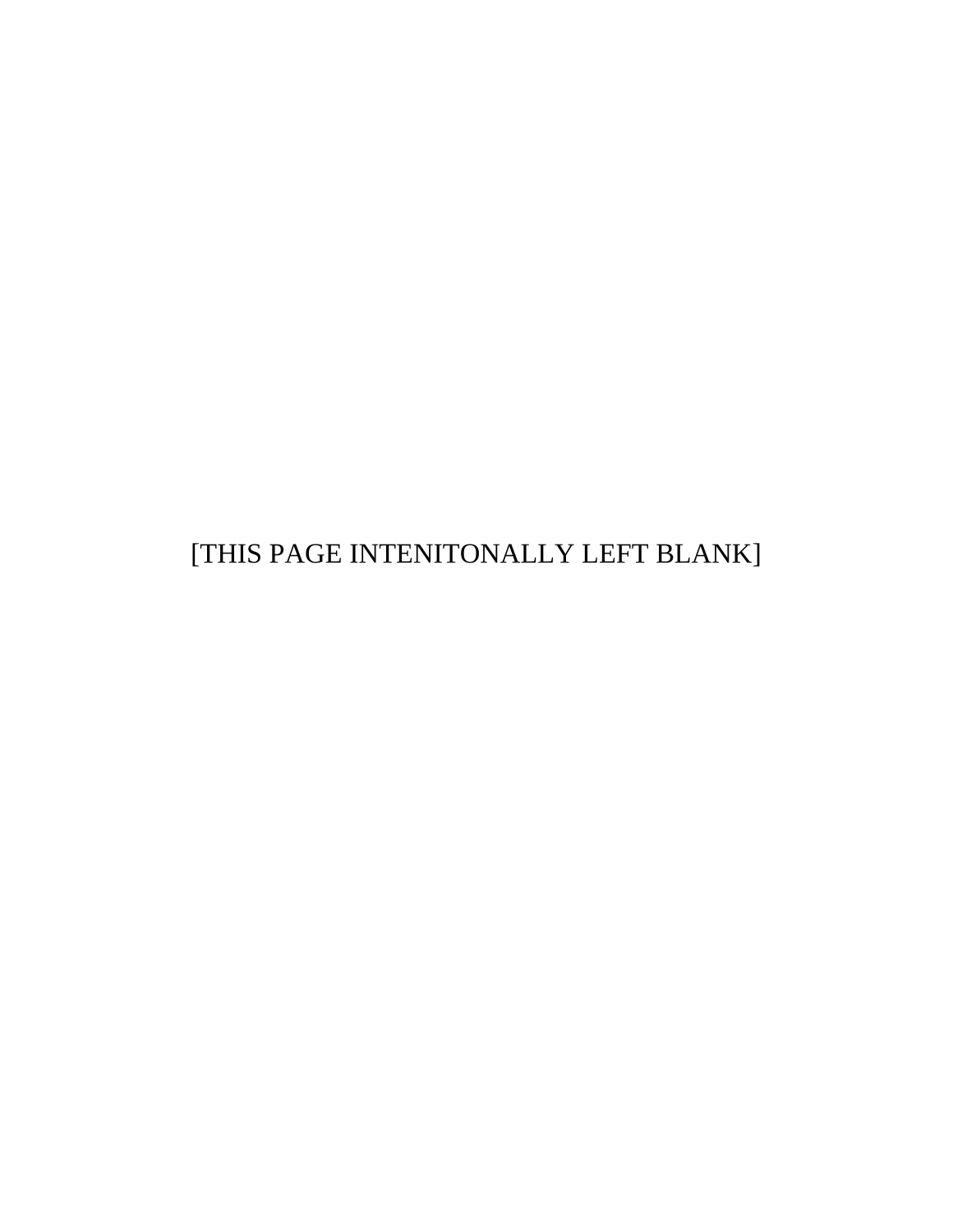# **ZONING PERMIT SUBMITTAL POLICY**

This permit application is to be used when a building permit is NOT required. Building permits are required for any structure with any dimension (height, length, width) greater than 12 feet.

An application is considered complete only if it includes **ALL** of the following:

- Completed and signed Zoning Permit Application form;
- \$50 Application Fee\*;
- Copy of Septic Permit (or proof of sewer when not on septic)
- Copy of CAMA Permit, if required
- Site Plan (see checklist below)

*\*Please make payment payable to Onslow County Planning & Development. Checks must include a physical address and a phone number. Personal checks must include driver's license or social security number.* 

SITE PLAN CHECKLIST. The site plan must clearly illustrate distances from property lines for existing structures and proposed structures and include the following:

- Property Lines with lot dimensions
- Easement Lines (indicate type of easement)
- Septic System (including tank, drainfields and Septic Repair Area)
- Existing Structures
- Proposed Structures
- Flood and/or CAMA lines, when applicable



Site Plan Example